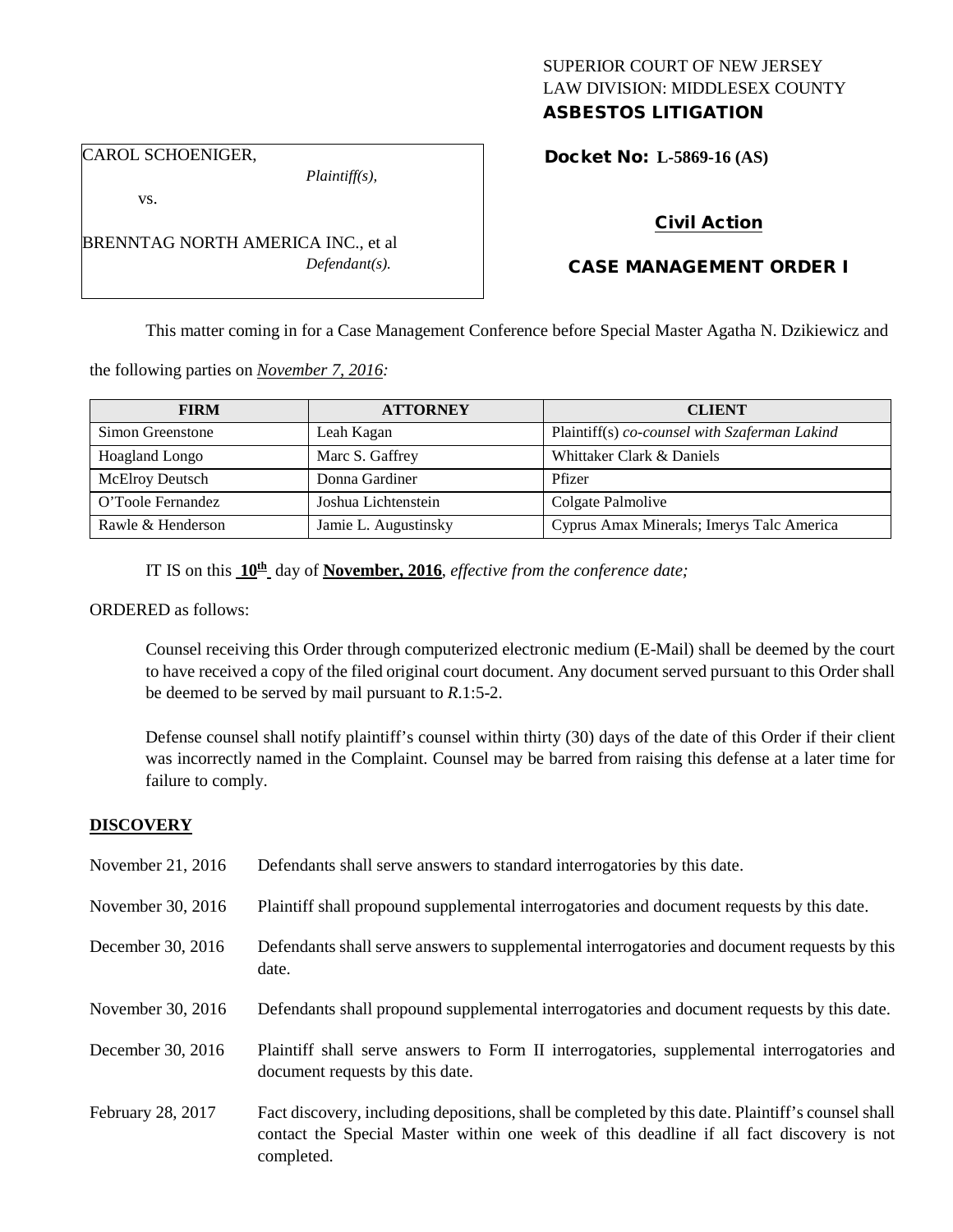#### February 28, 2017 Depositions of corporate representatives shall be completed by this date.

#### **EARLY SETTLEMENT**

March 10, 2017 Settlement demands shall be served on all counsel and the Special Master by this date.

#### **SUMMARY JUDGMENT MOTION PRACTICE**

- March 2, 2017 Plaintiff's counsel shall advise, in writing, of intent not to oppose motions by this date.
- March 16, 2017 *(Thurs.)* Summary judgment motions shall be filed no later than this date.
- April 13, 2017 *(Thurs.)* Last return date for summary judgment motions.

#### **MEDICAL DEFENSE**

- January 31, 2017 Plaintiff shall serve medical expert reports by this date.
- April 21, 2017 Defendants shall identify its medical experts and serve medical reports, if any, by this date. **In addition, defendants shall notify plaintiff's counsel (as well as all counsel of record) of a joinder in an expert medical defense by this date.**

#### **LIABILITY EXPERT REPORTS**

- March 3, 2017 Plaintiff shall identify its liability experts and serve liability expert reports or a certified expert statement by this date or waive any opportunity to rely on liability expert testimony.
- April 21, 2017 Defendants shall identify its liability experts and serve liability expert reports, if any, by this date or waive any opportunity to rely on liability expert testimony.

#### **ECONOMIST EXPERT REPORTS**

- March 3, 2017 Plaintiff shall identify its expert economists and serve expert economist report(s), if any, by this date or waive any opportunity to rely on economic expert testimony.
- April 21, 2017 Defendants shall identify its expert economists and serve expert economist report(s), if any, by this date or waive any opportunity to rely on economic expert testimony.

#### **EXPERT DEPOSITIONS**

May 12, 2017 Expert depositions shall be completed by this date. To the extent that plaintiff and defendant generic experts have been deposed before, the parties seeking that deposition in this case must file an application before the Special Master and demonstrate the necessity for that deposition. To the extent possible, documents requested in a deposition notice directed to an expert shall be produced three days in advance of the expert deposition. The expert shall not be required to produce documents that are readily accessible in the public domain.

#### **PRE-TRIAL AND TRIAL**

May 5, 2017 @ 10:00am Settlement conference. All defense counsel shall appear with authority to negotiate settlement and have a representative authorized to negotiate settlement available by

\_\_\_\_\_\_\_\_\_\_\_\_\_\_\_\_\_\_\_\_\_\_\_\_\_\_\_\_\_\_\_\_\_\_\_\_\_\_\_\_\_\_\_\_\_\_\_\_\_\_\_\_\_\_\_\_\_\_\_\_\_\_\_\_\_\_\_\_\_\_\_\_\_\_\_\_\_\_\_\_\_\_\_\_\_\_\_\_\_\_\_\_\_\_\_\_\_\_\_\_\_\_\_\_\_\_\_\_\_\_